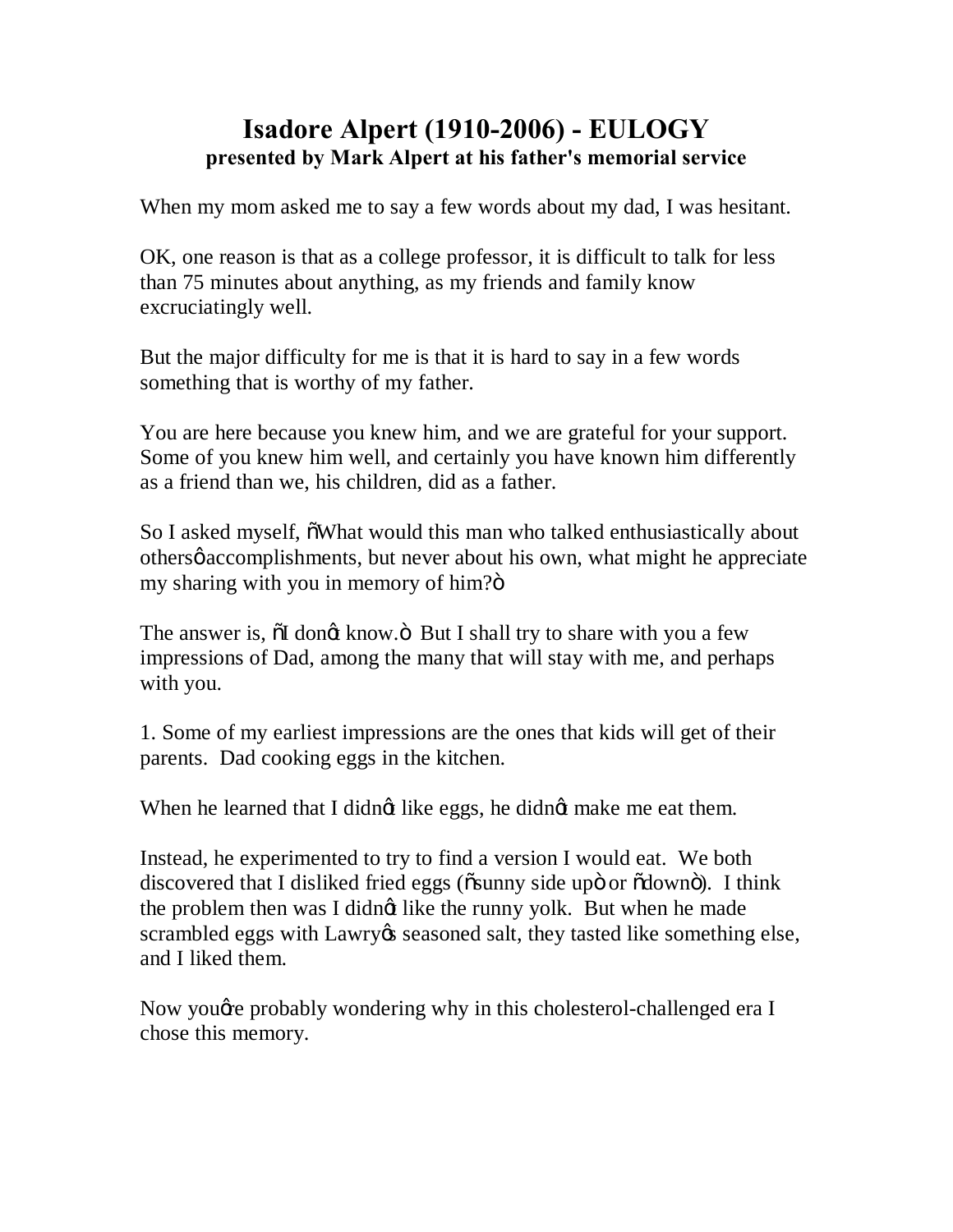Well part of it is that my dad liked simple foods, and disliked  $\tilde{\text{om}}$ ysteries. $\ddot{\text{o}}$ He and mom ate moderate amounts of eggs, meat, whole milk, real butter (whose taste my generation can barely recognize), and lived clean, wholesome lives into their 90s.

But the other part is that he was the kind of dad who rarely forced his kids to do or not do anything. If he thought about how their experience of life might be changed, he would think of it as a puzzle to be solved, with something that might work. And this is the advice he would share.

I can imagine that you, his friends, have received a number of tips from him over the years about things he had learned that made some part of life easier, or more fun.

If you we read  $\tilde{\sigma}$ The Tipping Point,  $\ddot{\sigma}$  it should be obvious to you that Dad was my original õmarket maven. Ö

2. Second, dad worked hard all his life to make his families olives as different as possible from the hardships he endured as a child.

When I learned that his father had retired at 40, I asked dad how his dad had been so successful that he could afford to do so. He said,  $\delta$ He wasnot; he just quit work, and it was up to the kids to earn money to support the family.ö

I learned that he idolized his older brother, Morris, who was a boxer (as many Jews were then, and African-Americans and Hispanics are now 6 it has long been a way for poor kids to make a living, but a hard one).

Morris taught him the essentials of boxing, which dad said he needed. Because if you wanted to sell newspapers in a good street location, you had to be able to defend your corner.

I cannot imagine a harder time for my dad than the time he was called to bring home his brother the body, which he saw laid out on a slab of concrete. Morris had suffered appendicitis, possibly brought on by and confused with, the pain of too many body blows in the ring. He died when he was 30, and my dad, his younger brother who had traveled with him, and who learned so much from him, had to make the journey to bring his body home.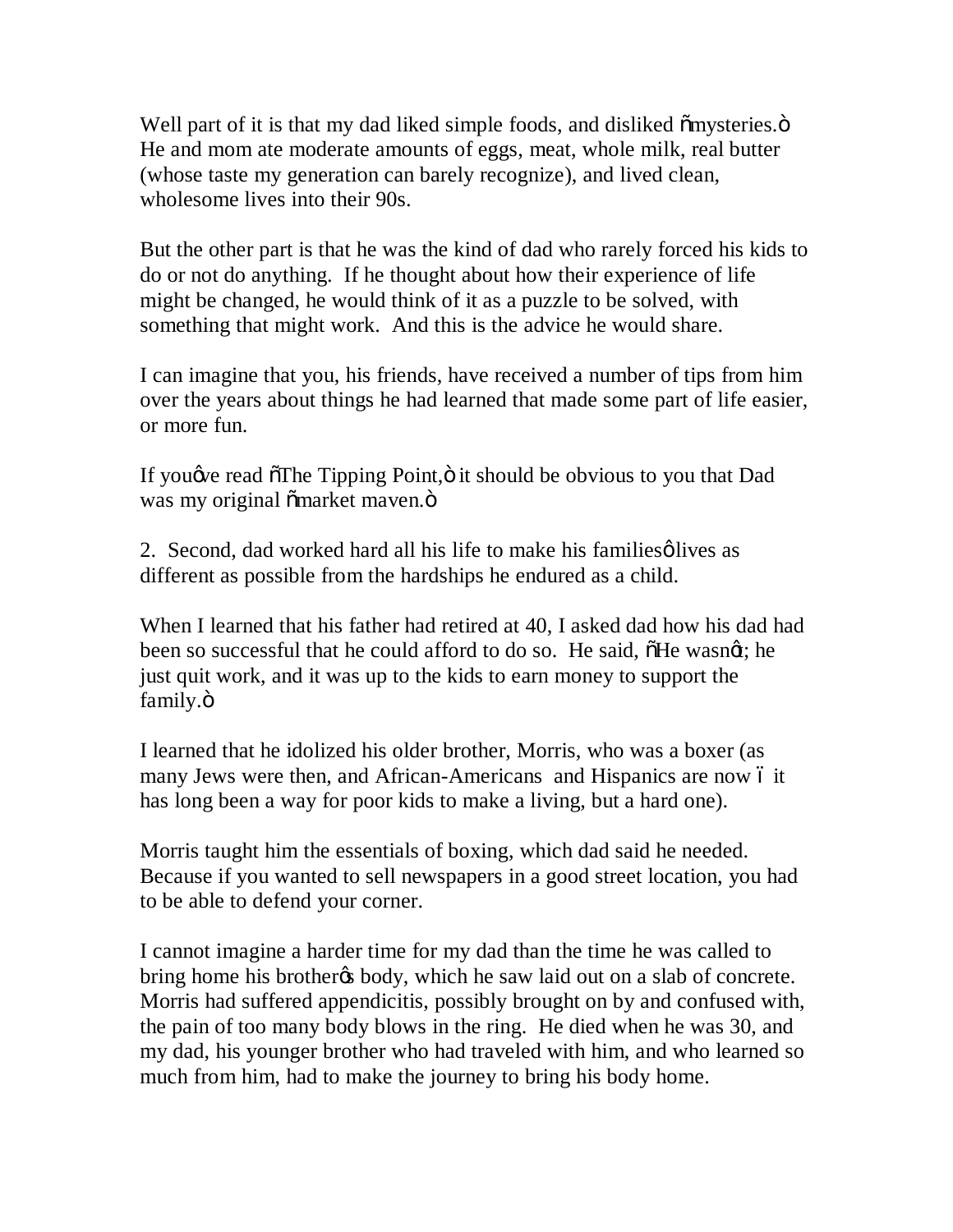He rarely spoke about Morris, but he picked up the yoke of family responsibility. He provided substantial financial support to his surviving younger brother, his parents, and his sisters, for a long time.

It was as natural to him as breathing.

3. I must say that this  $\delta$ Dickensiano childhood was not all bad. Dad learned to play pool well enough to get lunch money (and maybe more). He said you had to find a  $\delta$ mark $\ddot{\text{o}}$  who thought he could beat you. If you won, you ate; if you lost, you didngt. He was a very good pool player.

But he hated gambling, and told me never to do it. To this day I dongt play poker or any other card games for money. He said,  $\delta$ If you play with your enemies, they will cheat you. If you play with your friends, whether you win or lose, you lose your friends. If you lose, they'll seem like gloating winners. If you win, theydl resent you.ö

One of his first successful businesses was the  $\tilde{\text{o}}$ coin machine business. He had pinball machines (which I later loved playing, much to the frustration of the mechanics who were trying to fix them). He also had slot machines when they were legal in Minnesota, juke boxes, and all kinds of  $\tilde{o}$ entertainmentö machines.

He disliked the gambling machines 6 and always thought they were parasitic, taking advantage of people *s* addiction to waste time and money in pursuit of winnings.

This led to two interesting things:

A. When Luthor Youngdall won Minnesota & governorship, he fulfilled a campaign promise to clean up gambling, and made slot machines illegal. My dad lost a lot of money on machines that were now nearly worthless.

But dad said that  $\delta$ he did the right thing. $\ddot{\mathrm{o}}$ 

Dad told me this as a teenager, and I didnot know until much later how rare it was for someone to willingly give up money if the principle was right.

He was honest. He didngt know any other way to talk, or to be.